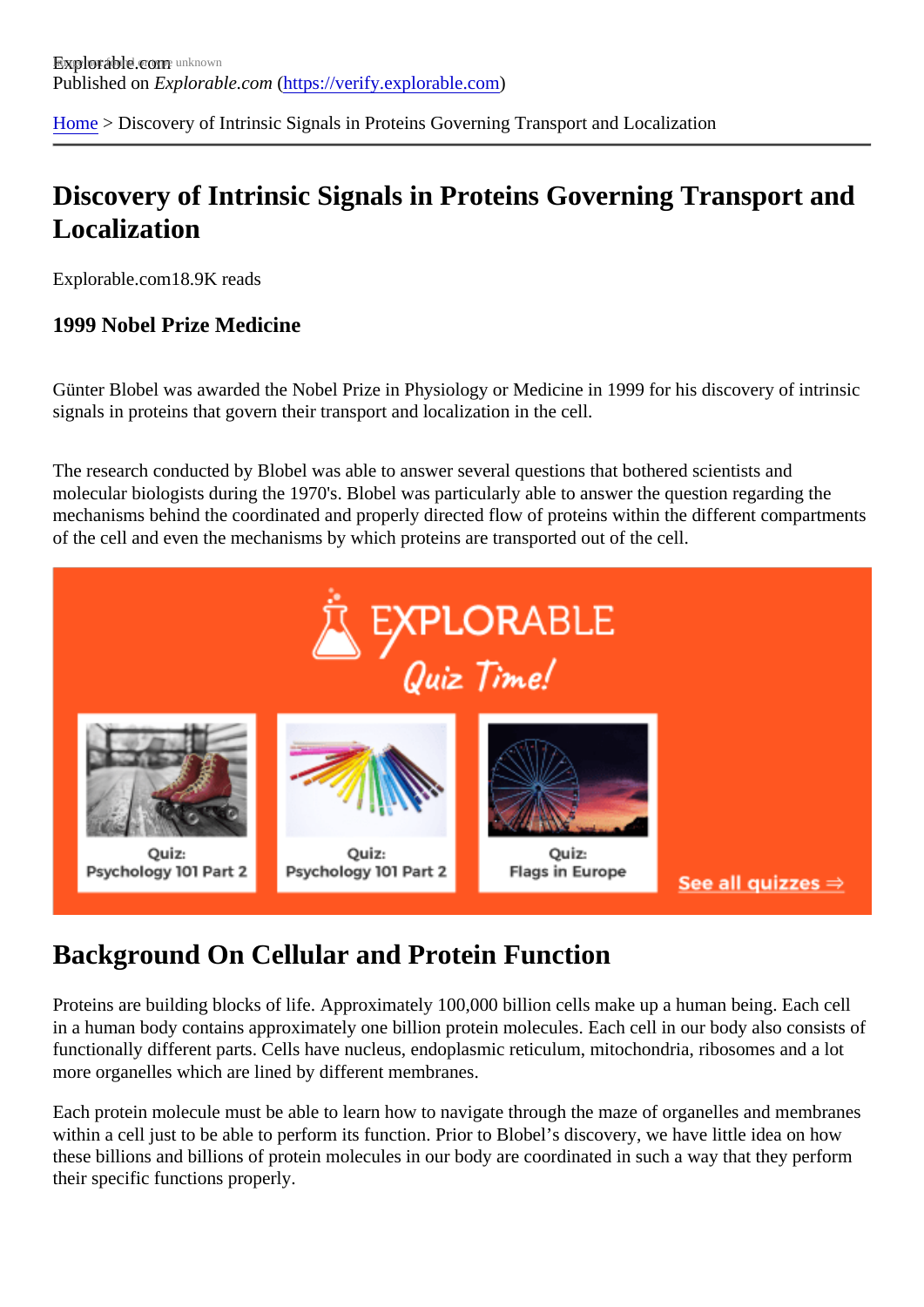Proteins are made up of 100 to 10,000 amino acids assemble into a chain that folds in itself to create a three dimensional distinct shape that is determined by the sequence of the amino acids. Proteins perform a variety of functions in the human body. It can be used as a building block or part of the different cellular membranes, it can be integrated into the myofibrils of our muscles and it can also act as an enzyme catalyzing the different reactions that are taking place within our body. An understanding of how these proteins are directed is vital to our wider understanding of life processes.

# Günter Blobel

Günter Blobel was born on the 21st of May 1936 in Germany. He received his M.D. in 1960 from the Univeristy of Tübingen. He then earned his Ph.D. degree in Oncology from the University of Wisconsin when he worked with Van R. Potter in cancer research. He did his postdoctoral fellowship with Dr. Palade the Rockefeller University. He rose from assistant professor to associate professor to professor in The Rockefeller University and in 1992; he was named John D. Rockefeller Jr. Professor. During his career, he earned numerous awards, some of which are US Steel Award in Molecular Biology, The Waterford Bio-Medical Science Award, The Warburg Medal of the German Biochemical Society and Albert Lasker Basic Medical Research Award.

## Intrinsic Signals in Proteins

The research of Günter Blobel was focused on how a newly made protein, destined to be transported out the cell, it targeted to an intracellular membrane system, the endoplasmic reticulum. His first working hypothesis was named dignal hypothesis<sup>[1]</sup> wherein he postulated that proteins that are bound to exit the cell have intrinsic signals that direct their movements to and across membranes.

In the experiments that he conducted, he found that proteins that are destined to be exported out of the ce are synthesized by ribosomes that are attached to the endoplasmic reticulum. The information provided by the mRNA determines the composition of amino acids that will make up the protein. He also noted that a signal peptide is formed as a part of the protein that is being assembled. The signal peptide then binds to the signal-recognition particle or SRP. The SRP-ribosome complex then docks to the SRP-receptor and channel. The growing protein chain penetrates the channel and the SRP dissociates from the receptor. The comple polypeptide chain is released into the lumen of the endoplasmic reticulum and is subsequently delivered o of the cell.

In succeeding experiments, Blobel was also able to show that similar intrinsic signals in proteins are responsible for the transport of proteins to other intracellular organelles. He then concluded that each prot contains in its structure the information needed to direct its proper location in the cell. Furthermore, he postulated that specific amino acid sequences or topogenic signals determine the fate of the protein may i bound for export out of the cell or become integrated into the membranes of the cell.

# Clinical Correlation

Our knowledge about the intrinsic signals in proteins also known as topogenic signals has increased our understanding of several medically important mechanisms. It also helped us understand the basis of some human hereditary disease associated with errors in these signals and transport mechanisms. One exampl the hereditary disease primary hyperoxaluria, which causes kidney stones at a very young age. Another disease is hypercholesterolemia which is a very high level of cholesterol in the blood. This disease was found to be due to deficient transport signals. Other hereditary diseases like cystic fibrosis are caused by t fact that proteins do not reach their proper destinations.